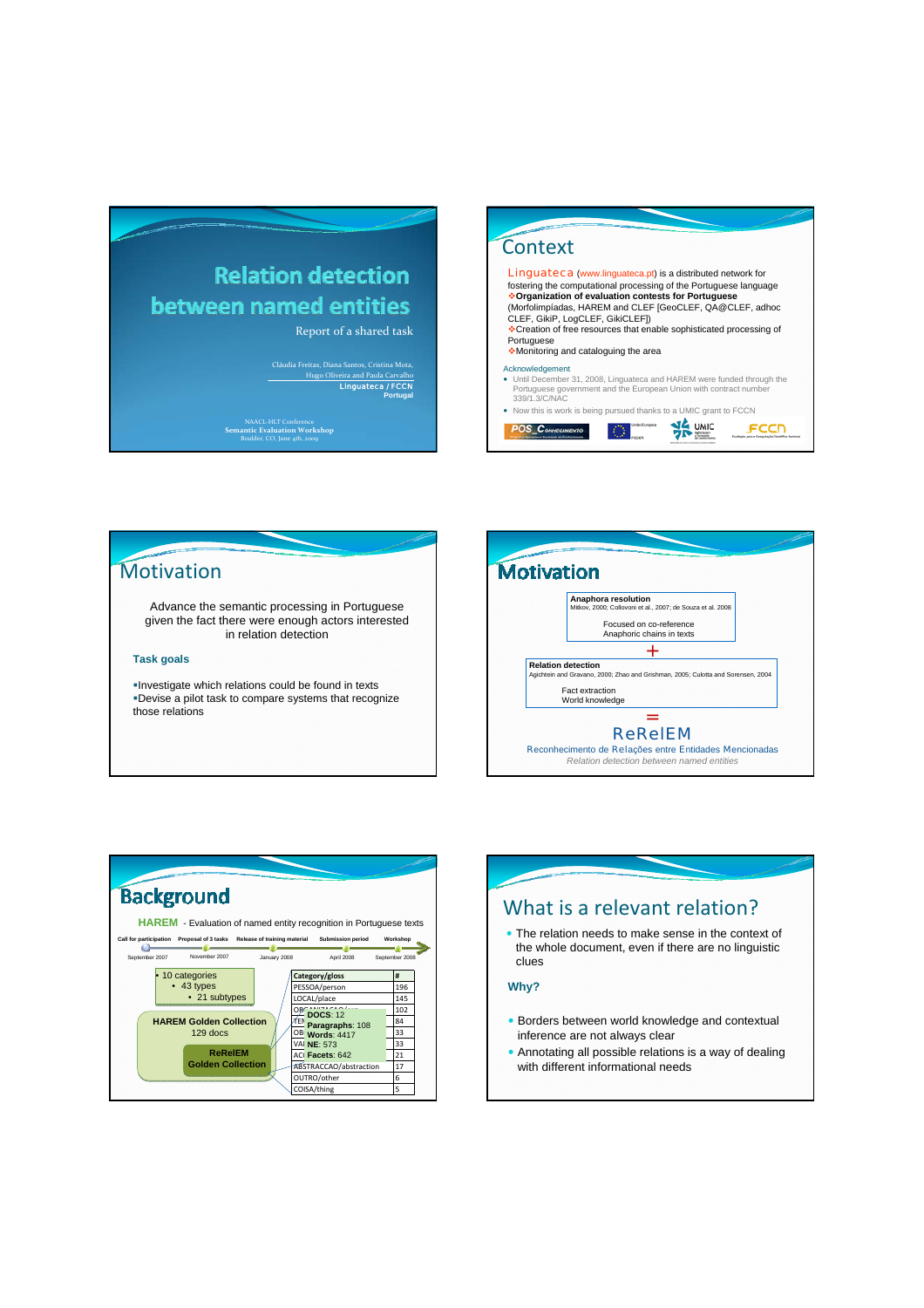## What is a relevant relation?

When I lived in **Peru**. I attended a horse show and was able to admire breeds I had known only from pictures before, like Falabella and **Paso**.  $\mathcal{Z}$ 

*relation of breeds to horse shows: are local breeds predominant?*





| <b>Annotation scheme</b><br>outra<br><em categ="PESSOA" em="" id="ex1-39" miguel="" rodrigues<="" tipo="INDIVIDUAL">,<br/>chefe dos<br/><em administrativos<br="" categ="ORG/" corel="ex1-39&lt;br&gt;TIPOREL=" id="ex1-40" nizacao"="" outra"="" serviços="" tipo="INSTITUICAO">inclui<br/>da<br/><em categ="ORGANIZACAO" corfi<br="" id="ex1-41" tipo="INSTITUICAO">-cx1-40<br/>TIPOREL="incluy" Liniversidade de Trás-os-Montes e Alto Douro<br/>inclui<br/>CEVORGANIZACAO TIPOE INSTITUIRA O CORE<br/><em id="ex1-4&lt;br&gt;ident&lt;br&gt;ex1-40" ncture="" tiporel="ident" utadoem=""></em></em></em></em> |                                                                                                                                       |                                                                                                               |  |
|-------------------------------------------------------------------------------------------------------------------------------------------------------------------------------------------------------------------------------------------------------------------------------------------------------------------------------------------------------------------------------------------------------------------------------------------------------------------------------------------------------------------------------------------------------------------------------------------------------------------|---------------------------------------------------------------------------------------------------------------------------------------|---------------------------------------------------------------------------------------------------------------|--|
| No need to annotate all relations<br>Evaluation program expands all possible relations                                                                                                                                                                                                                                                                                                                                                                                                                                                                                                                            |                                                                                                                                       |                                                                                                               |  |
| Vilain et al. (1995)                                                                                                                                                                                                                                                                                                                                                                                                                                                                                                                                                                                              | A ident $B \wedge B$ ident C.<br>A inclui $B \wedge B$ inclui C.<br>A inclui $B \wedge B$ sede de C<br>A ident $B \wedge B$ any rel C | $\Rightarrow$ A ident C<br>$\Rightarrow$ A inclui C<br>$\Rightarrow$ A sede de C<br>$\Rightarrow$ A any rel C |  |



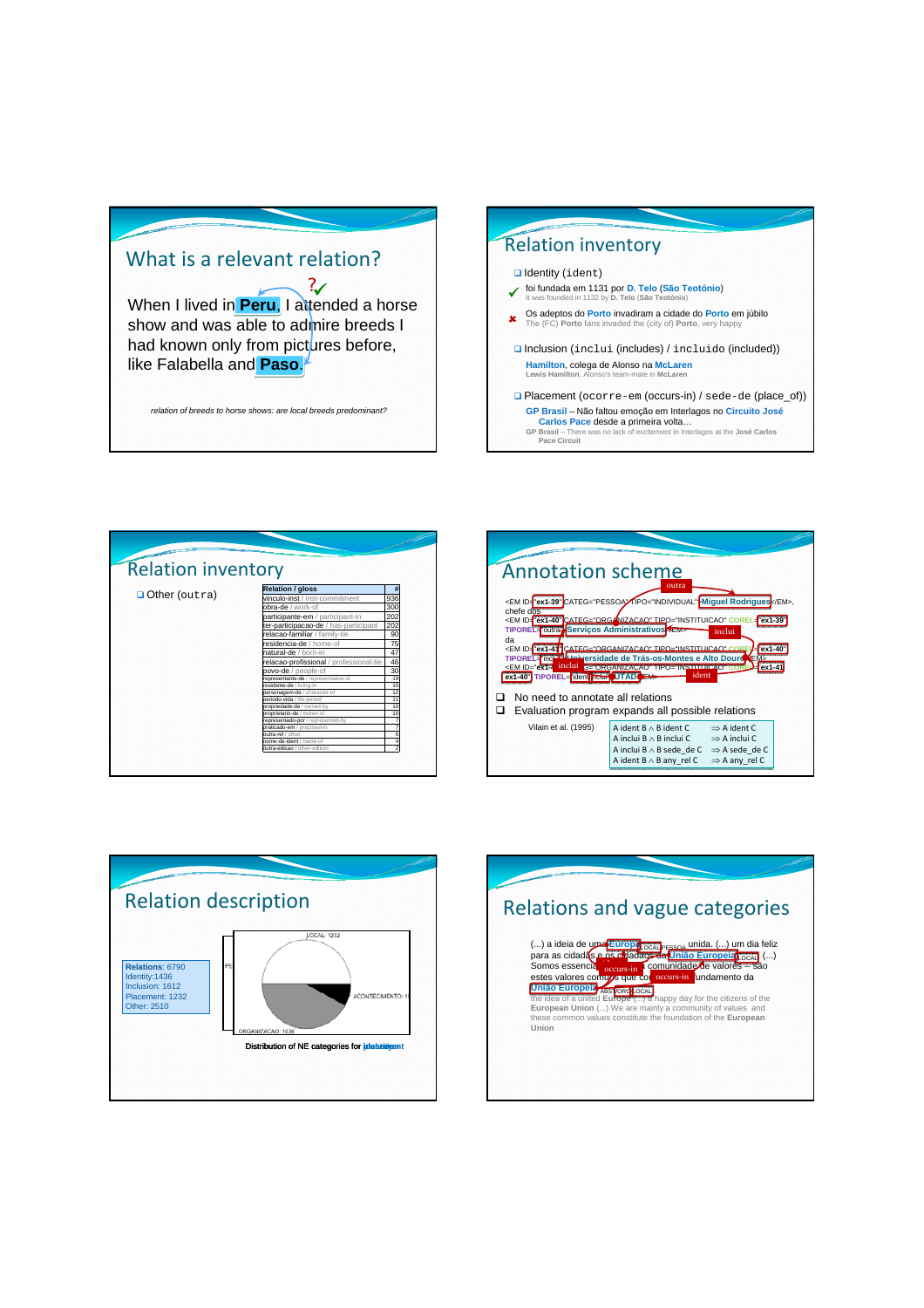







### Lessons learned

- Was HAREM grid beneficial to the task of specifying relations?  $\checkmark$
- Astrônomos brasileiros esperam fotografar os primeiros planetas fora do Sistema Solar com a ajuda do maior telescópio do mundo, o **Gemini** (...) os telescópios **Gemini** têm capacidade científica...
- Brazilian astronomers expect to take the first pictures of planets beyond the solar system with the help of the largest telescope in the world, **Gemini** (...) **Gemini** telescopes have a capacity...
- → Relation between COISA-MEMBROCLASSE and COISA-CLASSE is more informative than simply between COISA
- It is easier for people to assign specific relations than too general ones (OUTRA,…)

### Food for thought Beware of too much emphasis on inter-annotator agreement (IAA) • Is IAA an obstacle to interesting research on semantics by implicitly claiming that anything that is not consensual cannot be there? • Are resources with IAA better or more useful than resources with innovative semantic information created by merging different human intuitions?